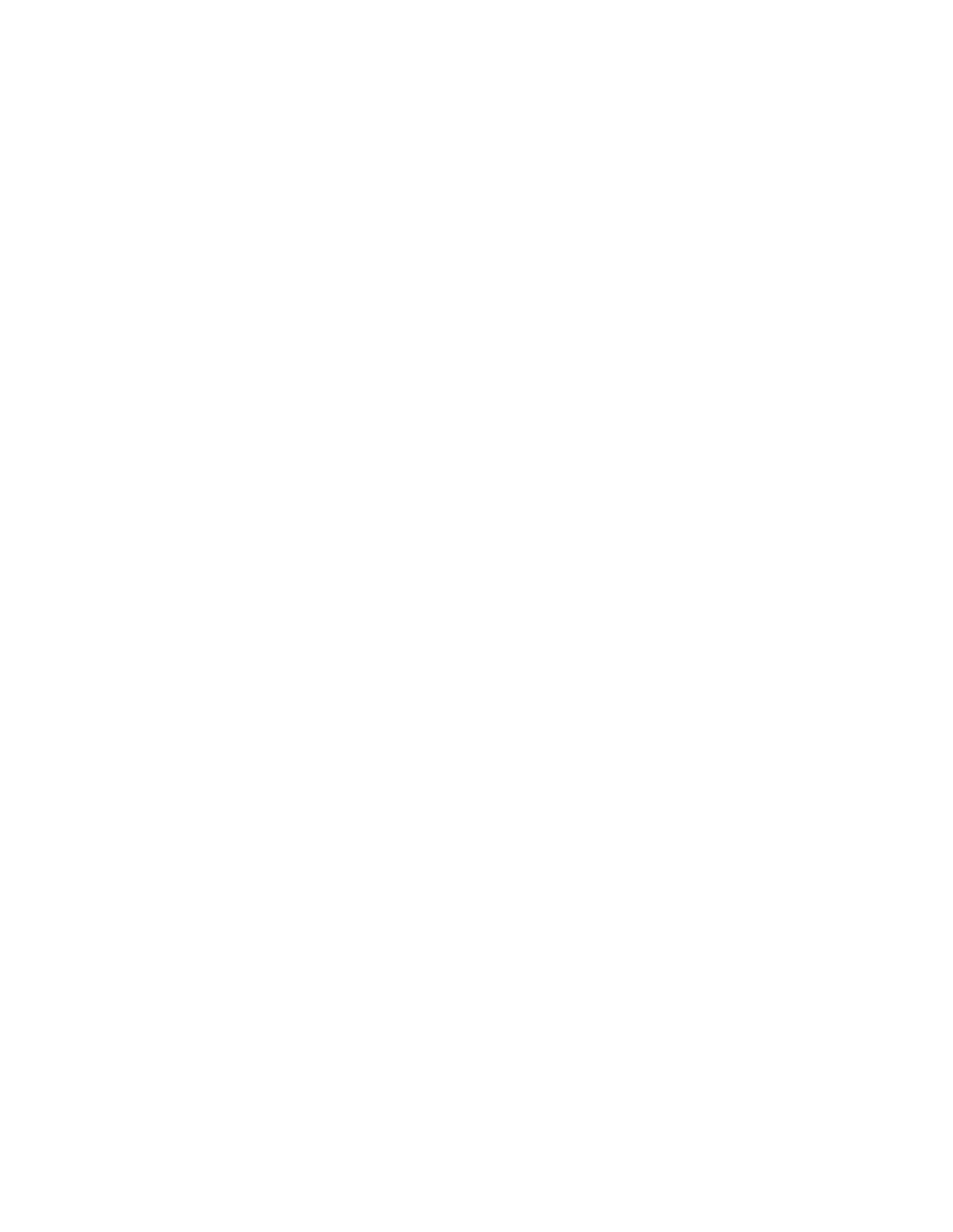following *advisory* duties:

- (a) advise the state library about issues relating to the geographic information system and land information;
- (b) advise the state library on the priority of land information, including data layers, to be developed;
- (c) review the land information plan described i[n 90-1-404](http://leg.mt.gov/bills/mca/title_0900/chapter_0010/part_0040/section_0040/0900-0010-0040-0040.html) and advise the state library on any element of the plan;
- (d) advise the state library on the development and management of the granting process described in 90-1- 404(1)(e);
- (e) advise the state library on the management of and the distribution of funds in the account;
- (f) assist in identifying, evaluating, and prioritizing requests received from state agencies, local governments, and Indian tribal government entities to provide development of and maintenance of services relating to the GIS and land information;
- (g) promote coordination of programs, policies, technologies, and resources to maximize opportunities, minimize duplication of effort, and facilitate the documentation, distribution, and exchange of land information; and
- (h) advocate for the development of consistent policies, standards, and guidelines for land information.

#### *Key Dates*

The table below highlights the key MLIA dates set in Administrative Rule.

| <b>Date</b>        | <b>Task</b>                                                             |
|--------------------|-------------------------------------------------------------------------|
| December 31, 2021  | Land Information Plan for FY2023 Completed & Approved by MSL Commission |
| January 14, 2022   | MLIA Grant Materials for FY2023 Published                               |
| March 1, 2022      | Preliminary FY2023 MLIA Grant Application Review                        |
| February 15, 2022  | <b>FY2023 MLIA Grant Applications Due</b>                               |
| April 6, 2022      | <b>MLIA Council Meeting</b>                                             |
| May 12, 2022       | <b>MLIA Council Meeting</b>                                             |
| May 15, 2022       | MLIA Grant Applicants for FY2023 Prioritized for Funding                |
| May 31, 2022       | MLIA Grant Applicants for FY2023 Finalized & Approved by MSL Commission |
| June 16, 2022      | <b>MLIA Council Meeting</b>                                             |
| June 30, 2022      | End of State Fiscal Year 2022<br>$\bullet$                              |
|                    | End of FY2022 Land Information Plan<br>$\bullet$                        |
|                    | FY2022 MLIA Grant Year Ends<br>$\bullet$                                |
| July 1, 2022       | Start of State Fiscal Year 2023                                         |
|                    | FY2023 Land Information Plan Begins                                     |
|                    | FY2023 MLIA Grant Year Begins<br>٠                                      |
| <b>July 2022</b>   | MLIA Off-Cycle Grant Application Period                                 |
| September 15, 2022 | <b>MLIA Council Meeting</b>                                             |
| November 1, 2022   | Draft Land Information Plan for FY2024                                  |
| November 17, 2022  | <b>MLIA Council Meeting</b>                                             |
| December 15, 2022  | Land Information Plan for FY2024 Completed & Approved by MSL Commission |
| January 15, 2023   | MLIA Grant Materials for FY2024 Published                               |
| February 15, 2023  | MLIA Grant Applications for FY2024 Due                                  |
| May 1, 2023        | MLIA Grant Applicants for FY2024 Prioritized for Funding                |
| May 15, 2023       | MLIA Grant Applicants for FY2024 Finalized & Approved by MSL Commission |
| June 30, 2023      | End of State Fiscal Year 2023<br>$\bullet$                              |
|                    | End of Land Information Plan FY2023<br>$\bullet$                        |
|                    | <b>FY2023 MLIA Grant Year Ends</b>                                      |
|                    | <b>Council Members 2-Year Terms End</b><br>$\bullet$                    |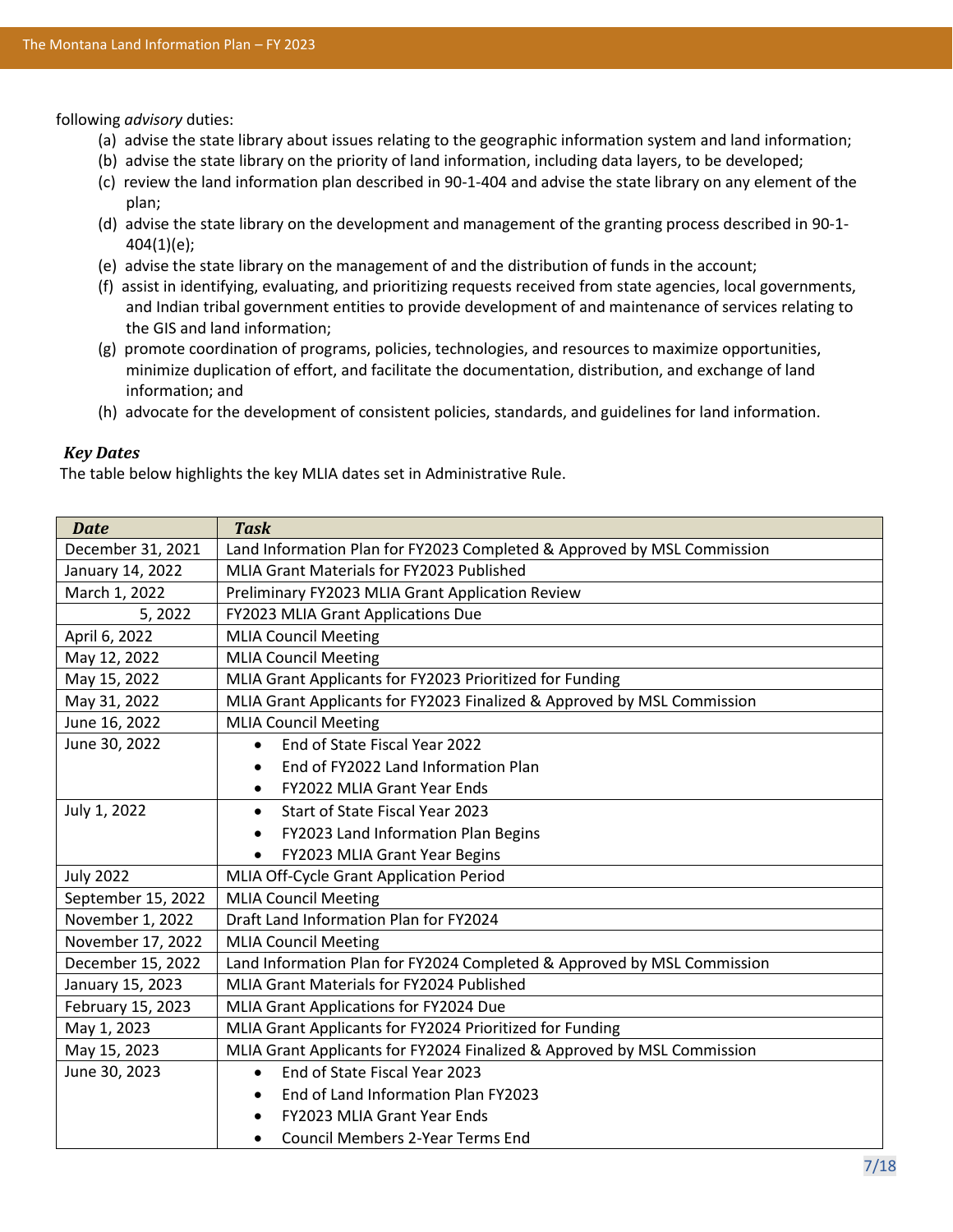## *Land Information Plan Outcomes*

The FY2023 Land Information Plan sets the annual priorities for Council, the Montana Land Information Act Grant Program, the MSDI, and GIS Coordination, and for the successful use of reliable land information in the State of Montana.

The Montana Land Information Act establishes a Land Information Account that provides funding to the Montana State Library to support the Council, the Montana Land Information Act Grant Program, Montana's Spatial Data Infrastructure or MSDI – the personnel, technology, standards, and policies that are used to guide the collection, maintenance and dissemination of the state's land information, and GIS Coordination.

The management of Montana's land information and the disbursement of the Land Information Account funds are guided by the overarching goals and priorities set forth in this Plan. Work to achieve these priorities will result in:

- The existence of a sustainable and collaborative Montana Spatial Data Infrastructure that is, in accordance with standards, consistently collected, accurately maintained, and disseminated.
- Improved quality and efficiency of critical business processes of stakeholders through the use of GIS technology and adoption of MSDI data layers.
- The promotion of the use of GIS across the state through funding, coordination, education, and outreach.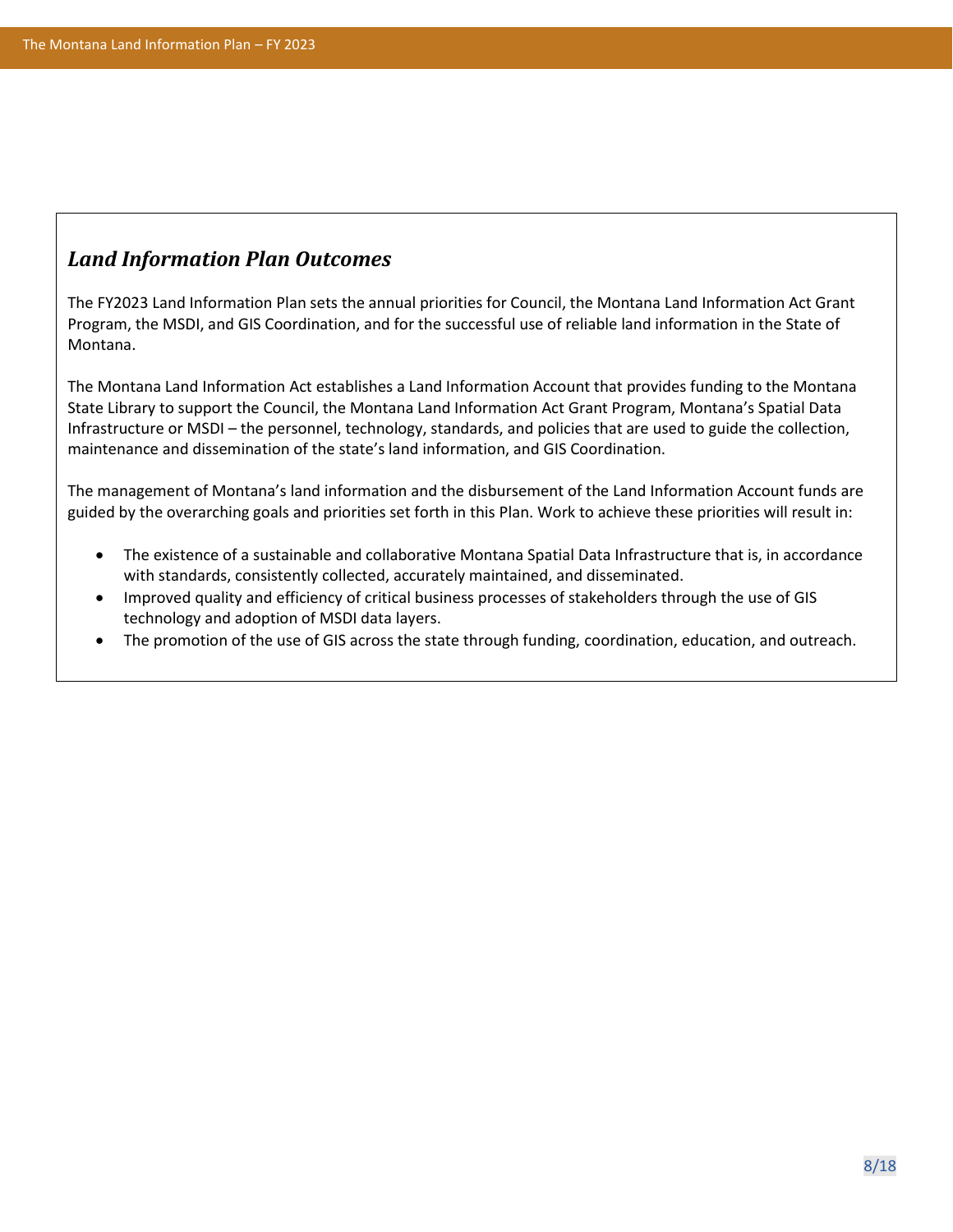## *The Montana Spatial Data Infrastructure Framework*

As detailed in the Montana Land Information Act section of this Plan, the MLIA was enacted to ensure that land information was consistently collected, accurately maintained, and made commonly available in a standardized format. The Montana Spatial Data Infrastructure provides that framework. The MSDI is composed of 15 geographic data themes. The themes, identified by the Council, serve as the critical base geographic data layers of Montana. Each MSDI Theme has a corresponding theme steward, or agencies/organizations responsible for collection, maintenance, dissemination, and promotion of the information defined under that theme. As stated in ARM 10.102.9102, "The MSDI can and does include data themes identified in the National Spatial Data Infrastructure and where collaborative opportunities exist, presents an opportunity to support framework data for the nation." The 15 MSDI themes are as follows, themes that are also a part of the National Spatial Data Infrastructure are marked with an asterisk:

- Administrative Boundaries\*
- Cadastral\*
- Climate
- Elevation\*
- Geographic Names\*
- Geology
- Hydrography\*
- Hydrologic Units
- Land Cover
- Mapping Control\*
- Imagery\*
- Soils
- Structures & Addresses\*
- Transportation\*
- Wetlands & Riparian

Developing, maintaining, standardizing, and disseminating each of these themes is a collaborative effort made possible through essential partnerships between the theme stewards and local, regional, tribal, state, and federal governments; universities; nonprofit; private sectors; and others. Collaboration and partnerships across all levels of government and other sectors are fundamental for MSDI Framework maintenance.

It is essential that the MSDI data is carefully collected and recorded using best practices that include:

- Collaboration and partnership to improve efficiency and reduce duplication of efforts,
- Consistency in data formats, and
- The presence of supporting information and references (referred to as metadata).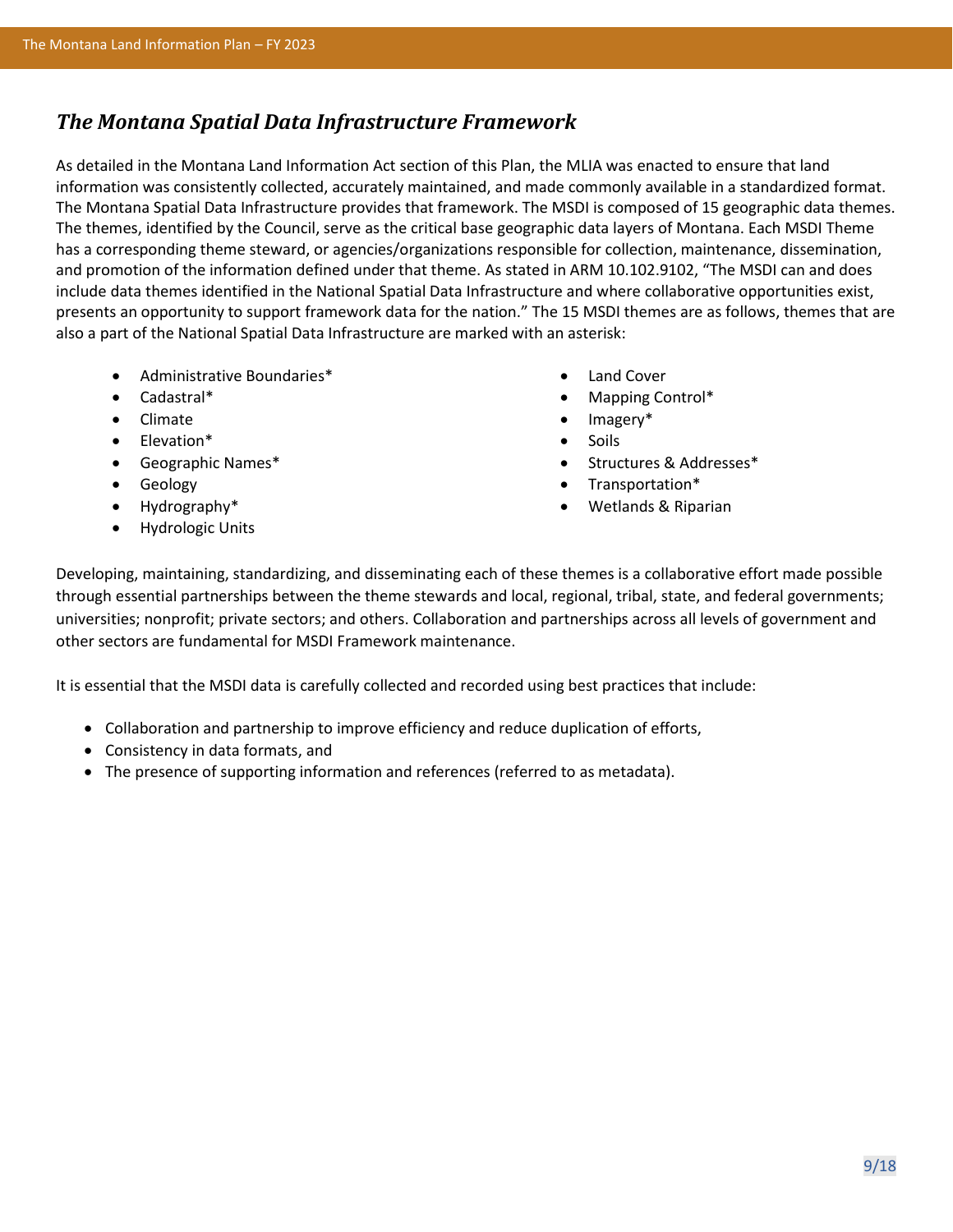## *FY 2023 Land Information Plan Priorities*

This section of the Land Information Plan establishes the priorities for the 2023 fiscal year. The successful development and maintenance of land information, referenced in these priorities, relies on the availability of appropriate funding and resources, and on collaboration and partnership across all levels of government and the private sector. These priorities provide general guidance for land information-related activities for each of the following:

- The Montana Land Information Advisory Council,
- The Montana Land Information Act (MLIA) Grant Program,
- Development, maintenance, and dissemination of Montana's Spatial Data Infrastructure (MSDI), and
- GIS coordination necessary to support the MSDI and other associated land information.

### *Priorities for the Montana Land Information Advisory Council*

- 1. Develop Policy Recommendations and Legislative Priorities to Support and Improve the MSDI Framework
	- a. Review information and recommendations provided by MSDI Framework Theme Stewards to determine theme status and needs, including:
		- i. Requirements for designation as an MSDI theme,
		- ii. Funding and staff support needs,
		- iii. Data collection, maintenance, and dissemination best practices, and
		- iv. Annual status reporting for each MSDI layer.
	- b. Identify key theme stakeholders and potential data contributors and funding partners.
	- c. Identify requirements of existing federal, state, local, and tribal statutes that rely on the use of MSDI for the preparation of reports, maps, permit applications, or associated compliance activities.
	- d. Prepare summary documents outlining the information collected in the preceding sections that can be used to educate and inform stakeholders, legislators, and potential funding partners.
- 2. Evaluate the MLIA Grant Program against previously established benchmarks and regularly review and revise benchmarks as needed.
- 3. Educate, support GIS Coordination, and foster advantageous relationships to promote understanding and use of GIS in Montana.

## *Priorities for Grants*

The purpose of the Montana Land Information Act Grant Program is to assist state agencies, local governments, or Indian tribal governments with implementing the priorities of the Land Information Plan. Collaboration is extremely important, and the granting process gives preference to interagency or intergovernmental grant requests whenever multiple state agencies, local governments or agencies, or Indian tribal governments or tribal entities have collaborated together to meet a requirement of the Land Information Plan.

The grant priorities have been broken into priority tiers. Tier 1 Priorities align with Goals 1-3 of this Plan. Tier 2 Priorities are to assist local, tribal, and state governments with implementing GIS programs and data collection efforts in their government planning, business practices, and asset management.

### *Tier 1 Priorities*

Create or update datasets and develop workflows for the purpose of continued participation in the Montana Spatial Data Infrastructure or other statewide data collection initiatives listed below:

- a. Develop GIS Information to Support Next Generation 9-1-1 (NG9-1-1) Development of GIS data that are National Emergency Number Association (NENA) Standard Compliant
	- i. Boundaries Development of the Public Safety Answering Point (PSAP) boundaries, Emergency Service Boundaries (law, fire, emergency medical services), and/or provisioning boundaries.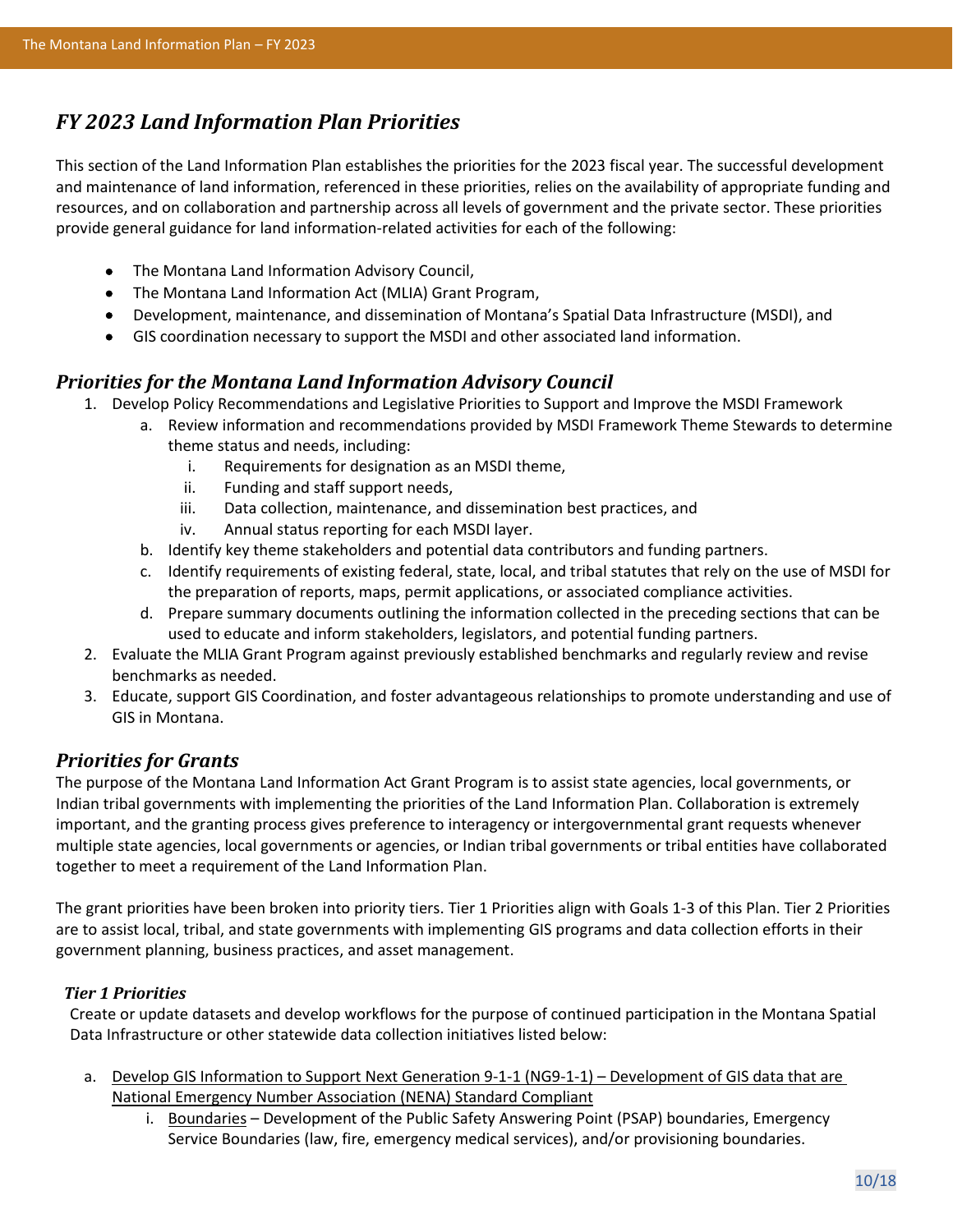- ii. Addresses Development of address data that are NENA standard compliant that can be integrated into the MSDI Structures and Addresses theme.
- iii. Road Centerlines Development of road centerline data that are NENA standard compliant and meet requirements for integration into the MSDI Transportation theme.
- b. Montana Spatial Data Infrastructure Improvement to Cadastral and Administrative Boundaries Themes
	- i. Cadastral: Improvements to digital representation of Public Land Survey System (PLSS) for the purpose of improving accuracy of the MSDI Cadastral and Administrative Boundaries themes:
		- 1. Collecting new survey control data.
		- 2. Digitization and dissemination of documents related to PLSS corners.
	- ii. Administrative Boundaries: Development and enhancement of data layers recognized by the MSDI Administrative Boundaries theme.
- c. Integrating GIS into the Planning and Preparation for Geo-Enabled Elections
	- i. Collaboration across local government to implement a single address point dataset that is NENA NG9- 1-1 standard compliant and meets the needs of elections processes.
	- ii. Collaboration across local government to create and maintain essential election boundary datasets that meet MSDI Administrative Boundaries standards.

### *Tier 2 Priorities*

Development of geographic information systems that support on-going government workflows and build GIS capacity:

- a. GIS Planning: Create a plan to assist potential MSDI partners for MLIA Grants to clearly identify their current GIS needs and to help them develop a realistic scope of work, budget, and schedule to achieve a project. The Montana State Library will make up to 4% of funds available for GIS Planning Project grants. These projects will help MSL partner with local governments to prepare grant partners.
- b. Development of base geographic data layers that are standardized, regularly maintained, and made publicly available to support information needs and support activities including, but not limited to, land use planning, infrastructure, and asset management.
- c. Support Geographic Information Systems for Public Safety, Emergency Management, Disaster & Emergency Services Operations, and Community Resilience<sup>†</sup> Planning. Support the creation, maintenance, and standardization of local, tribal, and state geographic information systems or geographic information to be used for planning, mitigation, and recovery in the event of man-made, natural, and/or economic hazards or challenges.

## *Priorities for the Montana Spatial Data Infrastructure*

### *General MSDI Priorities*

- Coordinate with stakeholders (e.g. local, tribal, regional, federal, university, private, nonprofit, and international national partners) on the development and maintenance of themes.
- Complete the regular maintenance of MSDI theme data layers. The schedule of maintenance may vary depending on themes.
- Publish all MSDI data, in compliance with adopted standards, to the Montana GIS Data List.
- Continue to develop the Montana spatial data archive collection, including annual MSDI entries.

<sup>†</sup> The Montana Department of Commerce's Montana Ready Communities Initiative ([MRCI\)](https://comdev.mt.gov/Programs/MontanaReadyCommunities) defines resilience as*,* "the ability of individuals, communities and systems to adapt and thrive in the face of adverse events and challenges."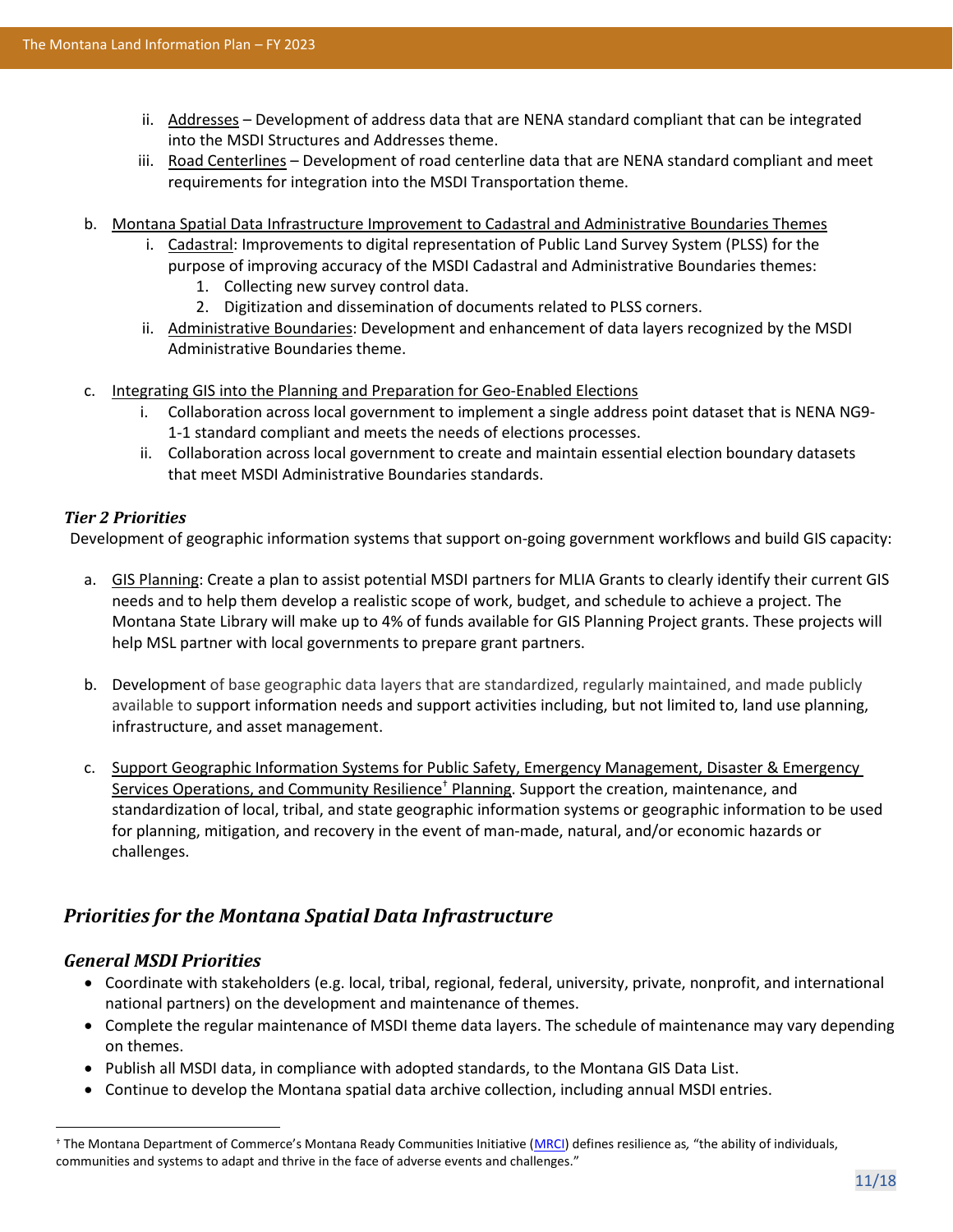- Work with the non-MSL MSDI stewards to support data partners and identify staffing, funding, and coordination needs.
- Create a document outlining MSDI Stewardship.
- Complete a strategic planning project of all MSDI themes.
- Create a tool for reporting feedback on MSDI Data Layers.

### *MSDI Theme Specific Priorities – Stewarded by the Montana State Library*

#### **Administrative Boundaries**

- a. Perform annual update of existing layers (including geometry and attribution updates and alignment to the CadNSDI).
- b. Participate in the U.S. Census Bureau's programs including the Boundary and Annexation Survey and School District Review Program.
- c. Research NG9-1-1 boundaries (public safety answering point, law enforcement, emergency medical service, and fire districts).
- d. Continued collaboration with local government and the Secretary of State to prioritize the collection of election-related administrative boundaries and implement data best practices and workflows for geoenabling elections.

#### **Cadastral**

- a. Migration of the CadNSDI to the new ArcGIS Pro Parcel Fabric platform.
- b. Update the Cadastral Application and related supporting data service.

#### **Elevation**

- a. Continued implementation of the Montana Lidar Plan.
- b. Collect, maintain, and disseminate lidar data and standard derived products in a central repository at the Montana State Library.

#### **Geographic Names** – *Theme Under Review*

a. Implement Council's recommendation for Geographic Names Theme Review to include Montana Geographic Names dataset.

#### **Hydrography**

- a. Transition from the Montana Hydrography Edit Request Viewer to the USGS NHD Markup Tool for receiving and tracking edit requests.
- b. Participate in national 3D Hydrography Program (3DHP) work groups and other initiatives.

#### **Imagery**

- a. Disseminate and host statewide imagery data and services, including 2021 NAIP.
- b. Collaborate with the Imagery Working Group & stakeholders to create an inventory of publicly available imagery datasets for the state of Montana.
- c. Represent Montana in national discussions regarding Imagery for the Nation and ensure availability of the data for Montanans.

#### **Land Cover** – *Stewarded by MSL's Natural Heritage Program*

- a. Carry forward activities outlined in the adopted MSDI Land Cover Plan and work to extend the current plan.
- b. Automate Land Cover maintenance and update schedule.
- c. Continue outreach and coordination efforts through the MSDI Land Cover Working Group.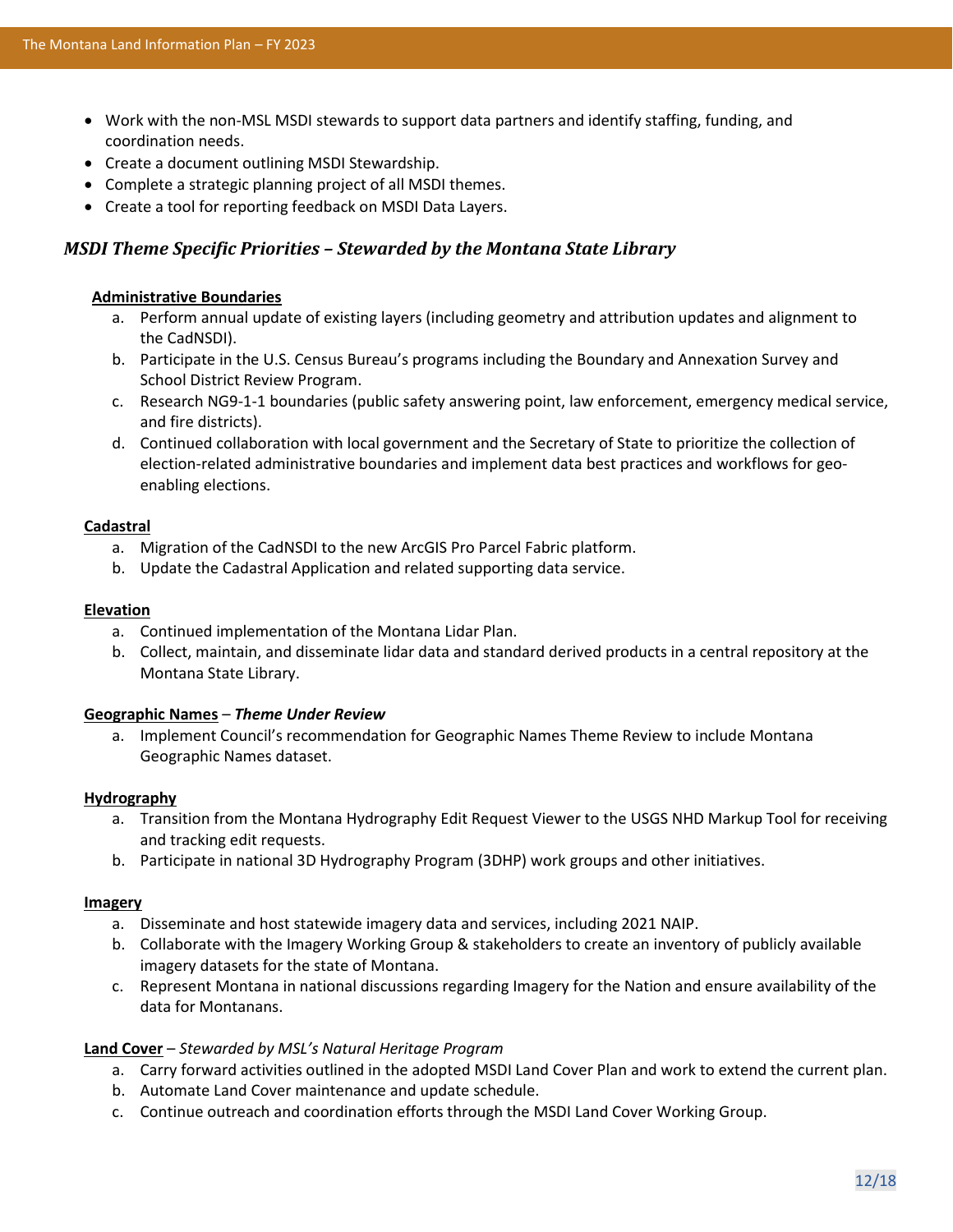#### **Mapping Control**

- a. Work with stakeholders, specifically Montana state agencies, to obtain existing mapping and survey control.
- b. Coordinate best practice development with stakeholders, including county governments and the Montana Association of Registered Land Surveyor (MARLS).
- c. Develop web application to display mapping control and link to other entities that have information available.

#### **Structures & Addresses**

- a. Promote the use of NENA NG9-1-1 standard compliant address data that meet the needs of both 9-1-1 and elections management.
- b. Coordinate with addressing authorities to continue to collect address point datasets and focus efforts on areas with no address point data.
- c. Coordinate with addressing authorities to transition to structure-based address point placement.

#### **Transportation**

- a. Develop a statewide NG9-1-1 NENA standard compliant road centerline dataset.
- b. Research and identify possible data sharing partnerships with the Montana Department of Transportation, Bureau of Land Management, US Forest Service, and other stakeholders.

#### **Wetland & Riparian** – *Co-stewarded by MSL's Natural Heritage Program & the MT Dept. of Environmental Quality*

- a. Finish mapping modern statewide wetland and riparian layer in areas with outdated or incomplete mapping.
- b. Incorporate new value-added attributes and the corresponding metadata and routinely update modern wetland and riparian layer in areas with rapidly changing land-use.
- c. Compile a georeferenced photo and aerial imagery of wetland/riparian signatures dataset to assist in photo interpretation by mappers and understanding of the final product by end-users.

### *MSDI Theme Specific Priorities – Stewarded Outside of the Montana State Library*

**Climate** – University of Montana's Climate Office

- a. Maintain existing data layers and also plan to add new layers that include the temperature and precipitation outputs from the Montana Climate Assessment.
- b. Perform analysis and update the Climate data layers. Existing layers are based upon the period from 1980 to 2010.
- c. Publish all MSDI Climate data, in compliance with standards, to the Montana GIS Data List.

#### **Geology** – Montana Bureau of Mines & Geology

- a. Continue geologic mapping in western Montana toward the goal of completing the state at the 1:100,000 scale.
- b. Implement the Geologic Mapping Schema (GeMS).
- c. Develop larger scale (i.e., 1:24,000) datasets for special focus areas or inclusion in the 1:100,000 scale dataset.

**Hydrologic Units** – US Dept. of Agriculture (USDA) Natural Resources Conservation Service (NRCS)

- a. The NRCS will continue to collaborate with the MSL and the U.S. Geological Survey (USGS) to review and incorporate Watershed Boundary Dataset (WBD) updates identified by the USGS and state partners.
- b. Transition to the USGS Markup Tool for receiving and tracking edit requests.

**Soils** – USDA Natural Resources Conservation Service

- a. Perform annual updates to the spatial and tabular data for soil survey areas prioritized by the NRCS' National Cooperative Soil Survey Program (NCSS).
- b. Incorporate the annually updated spatial and tabular Soil Survey Geographic Database (SSURGO) data into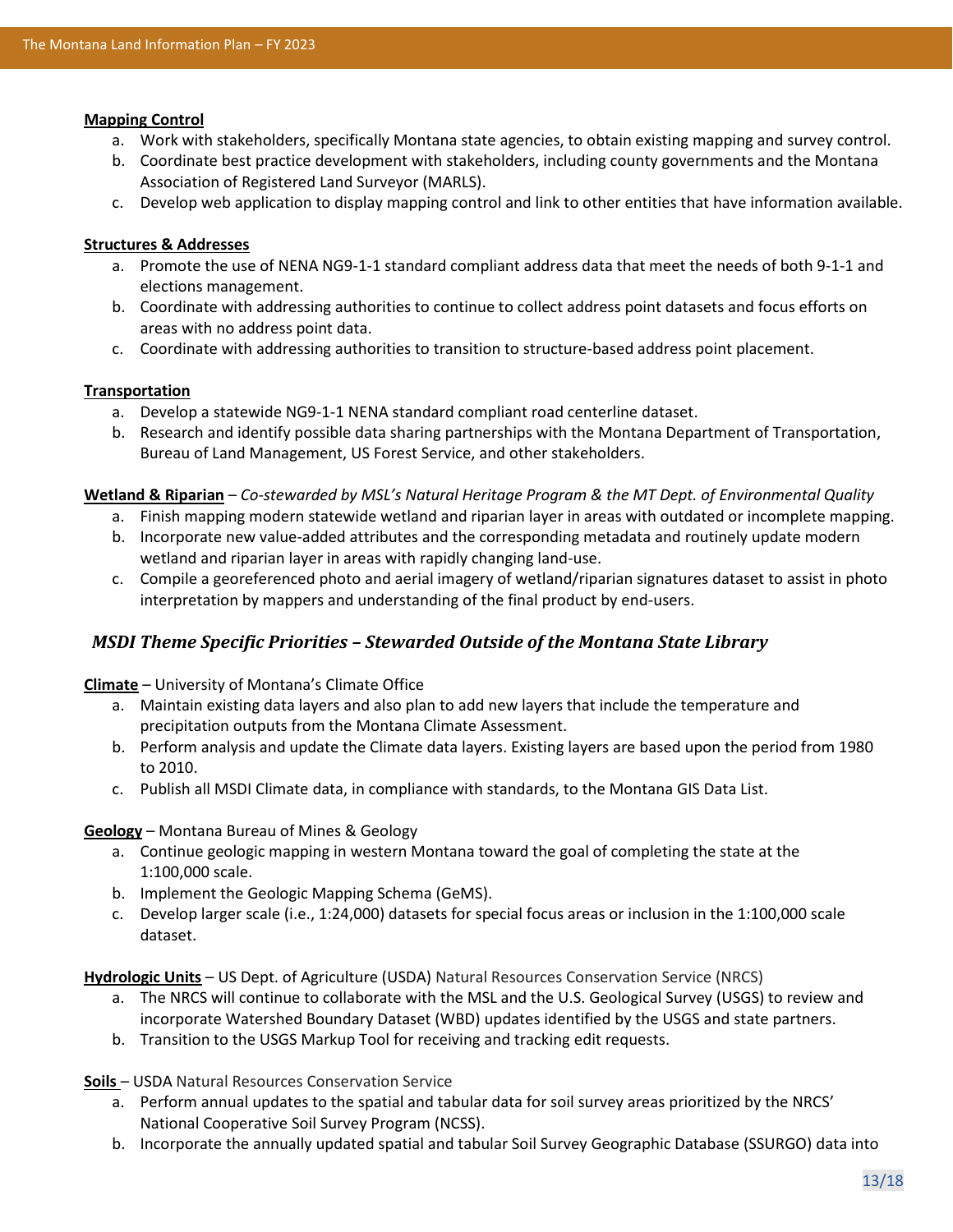the Montana Hydrologic Unit Code (HUC) Environment databases and Montana Site Reviewer ArcGIS online web mapping application.

c. Update the MSL SSURGO Soils webpage.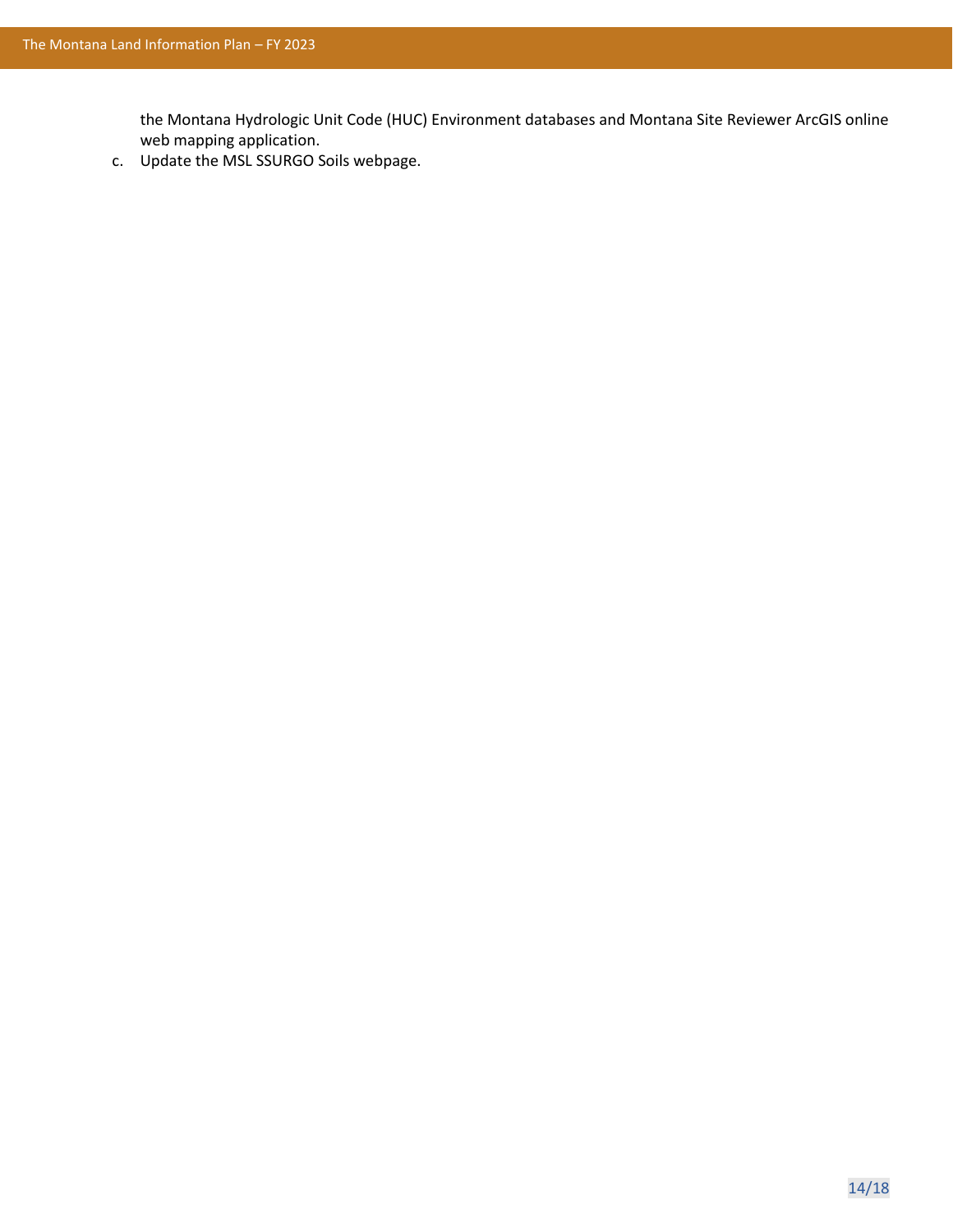### *GIS Coordination Priorities*

#### *Promote the Use of GIS in Montana*

- a. Advocate for the use of MSDI data in state and local business processes, programs, and workflows.
- b. Attend relevant conferences and meetings including the Montana Association of Counties, Montana Association of Planners, Montana Association of Registered Land Surveyors (MARLS), Montana League of Cities & Towns, State IT Conference, Montana Association of Geographic Information Professionals, Tribal Transportation Planners Symposiums, the National States Geographic Information Council (NSGIC), Esri Senior Executive Seminar, and other meetings of subject matter experts.
- c. Preserve and improve relationships with MSDI data providers through support and local visits that foster knowledge transfer.
- d. Promote the use of Mobile GIS technology:
	- i. Improve field data collection efforts by integrating the use of GIS.
	- ii. Create new mapping applications that are optimized for mobile use.
	- iii. Explore the use of citizen science through mobile technology.

#### *Explore New Technology and New State & Federal Partnerships*

- a. Continued coordination and collaboration with local government stakeholders and the Montana Secretary of State's Office on geo-enabling Montana's elections, which includes the integration of the MSDI into election workflows.
- b. Continued coordination and collaboration with the Department of Health & Human Services on the COVID-19 Response mapping.
- c. Continued collaboration with the Montana Dept of Transportation and defined stakeholders to implement a Real Time Network (RTN) for the State of Montana.
	- i. Implement Montana RTN Business Plan/Model.
	- ii. Identify strategic areas for placement of new reference stations to support a statewide RTN.
	- iii. Promote the RTN to promote build-out and increase usage.
- d. Coordinate with the MSDI Elevation Working Group to continue to implement the Montana Lidar Plan.
	- i. Work with stakeholders in organizing resources for a unified Montana funding request through the Broad Agency Announcement (BAA) for the USGS' 3D Elevation Program (3DEP).

#### *Promote Best Practices and Standards*

- a. Engage stakeholder work groups to seek input on the priorities and best practices for data development.
- b. Support local data providers as they adopt appropriate data standards and data collection methodologies.
- c. Advocate for the use of MSDI data as a best practice.

#### *Promote the Dissemination of GIS Data*

- a. Identify data that does not currently exist or is not accessible within the Montana GIS Data List.
- b. Conduct ongoing maintenance data discovery through the Montana GIS Data List.
- c. Deliver data via download and web services.
- d. Explore emerging tools and investigate opportunities to partner and share information.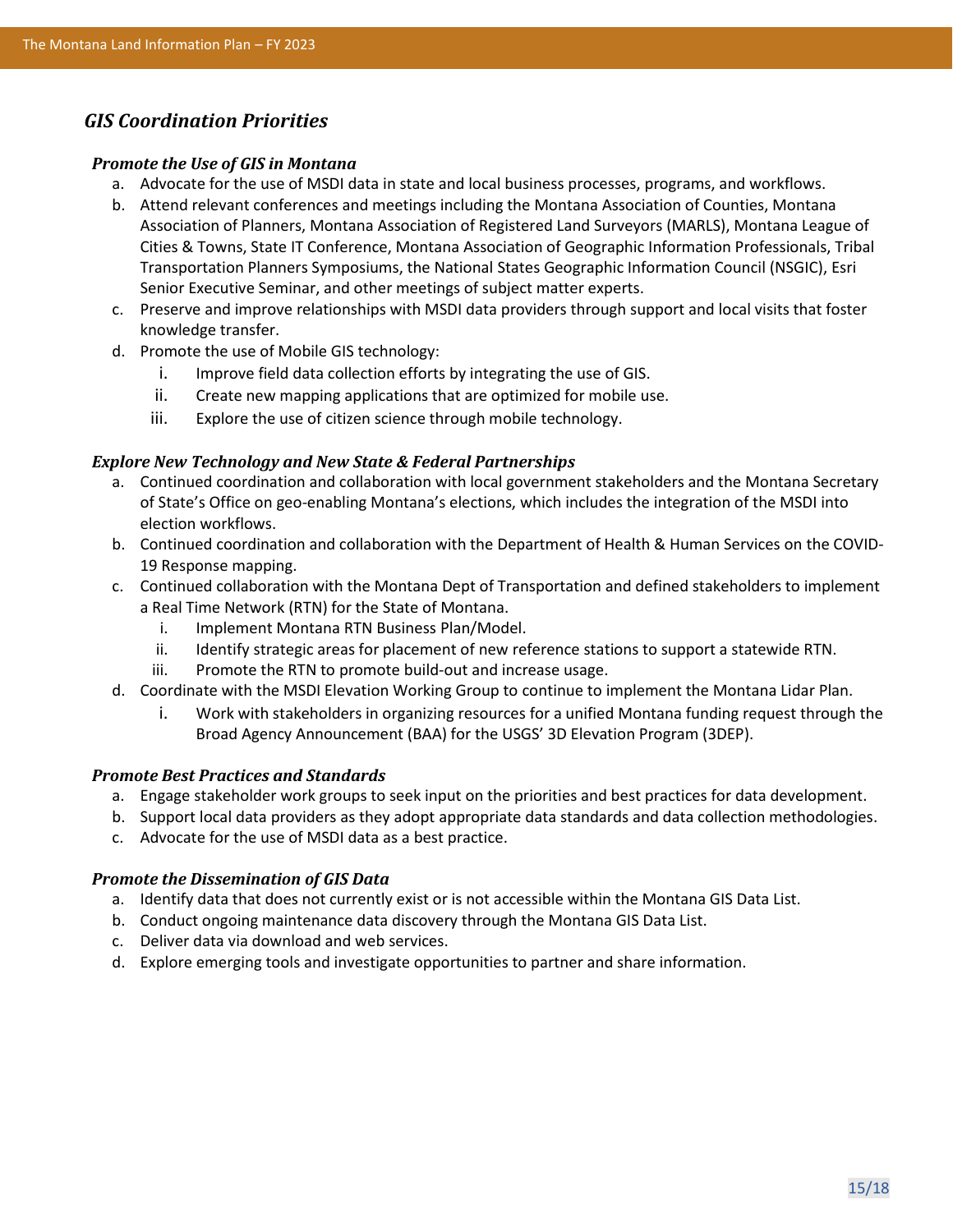## *FY 2023 Land Information Plan Budget*

In accordance with administrative rule, the final determination for available grant funds will be made at the end of March 2022. If additional funds are available, there may be an opportunity to further increase grant funding.

| Montana Land Information FY2023 Budget          |                        |  |
|-------------------------------------------------|------------------------|--|
| <b>Description</b>                              | <b>Allocated Funds</b> |  |
|                                                 |                        |  |
| <b>Personal &amp; Indirect Costs</b>            |                        |  |
| Personal Services (estimate)                    | \$1,094,400.00         |  |
| <b>Agency Indirect Costs</b>                    | \$176,600.00           |  |
| <b>Personal &amp; Indirect Costs Subtotal</b>   | \$1,271,000.00         |  |
|                                                 |                        |  |
| <b>Operations</b>                               |                        |  |
| Fixed Costs, General Operations*                | \$125,000.00           |  |
| MLIA Strategic Plan Priorities Implementation   | \$40,000.00            |  |
| Council                                         | \$10,000.00            |  |
| Land Cover MSDI Theme                           | \$20,000.00            |  |
| <b>MSDI Partner Training Program</b>            | \$50,000.00            |  |
| <b>Operations Subtotal</b>                      | \$245,000.00           |  |
| *SITSD, Licensing, Travel, Training, & Outreach |                        |  |
|                                                 |                        |  |
| <b>MLIA Grant Funding</b>                       | \$250,000.00           |  |
|                                                 |                        |  |
| <b>Grants Subtotal</b>                          | \$250,000.00           |  |
|                                                 |                        |  |
| <b>Totals</b>                                   | \$1,766,000.00         |  |

| HB2 - Special Land Information Act Budget<br>FY2023 Biennium Appropriation - Montana RTN |                                                               |                        |  |
|------------------------------------------------------------------------------------------|---------------------------------------------------------------|------------------------|--|
| Description                                                                              |                                                               | <b>Allocated Funds</b> |  |
| Personal Services (estimate)                                                             |                                                               | \$100,000.00           |  |
| Operations                                                                               |                                                               |                        |  |
|                                                                                          | Software, Outreach, Services, Fixed Costs, General Operations | \$362,500.00           |  |
|                                                                                          | Total                                                         | \$462,500.00           |  |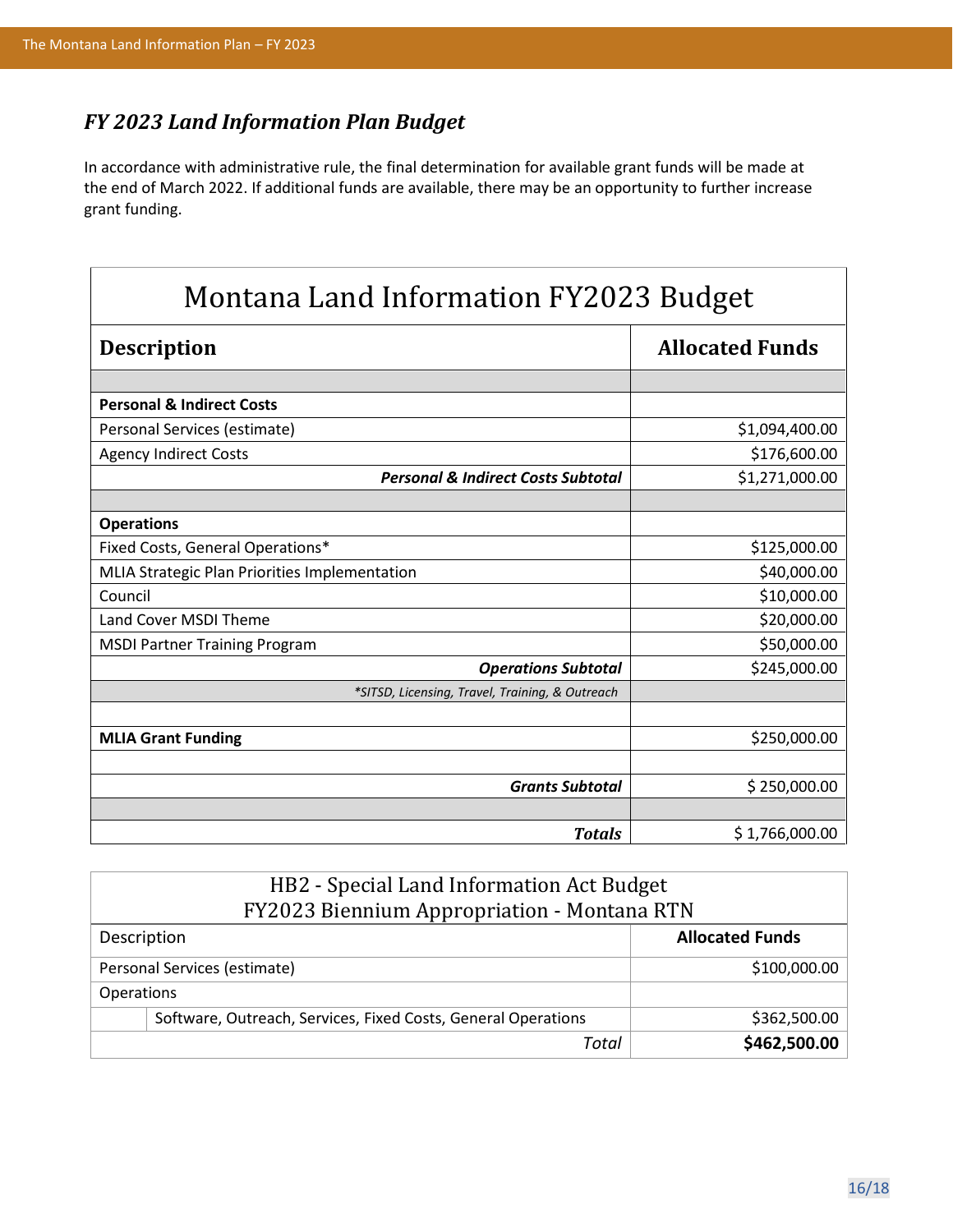## *Conclusion*

The purpose of the Montana Land Information Act is to develop a standardized method for collecting, maintaining, and disseminating land information. The Montana Spatial Data Infrastructure is the necessary framework for carrying out the intention of the Act. The MSDI Framework provides the basic geographic information needed by both the public and private sectors for program support, day-to-day activities, conducting business, planning for the future, and solving mission critical problems. The success of the Montana Spatial Data Infrastructure relies on having appropriate resources; standardized and accurately maintained information; and effective collaboration and coordination. The priorities defined in this plan are intended to help strengthen the MSDI and support the development of standardized land information spatial data for the State of Montana.